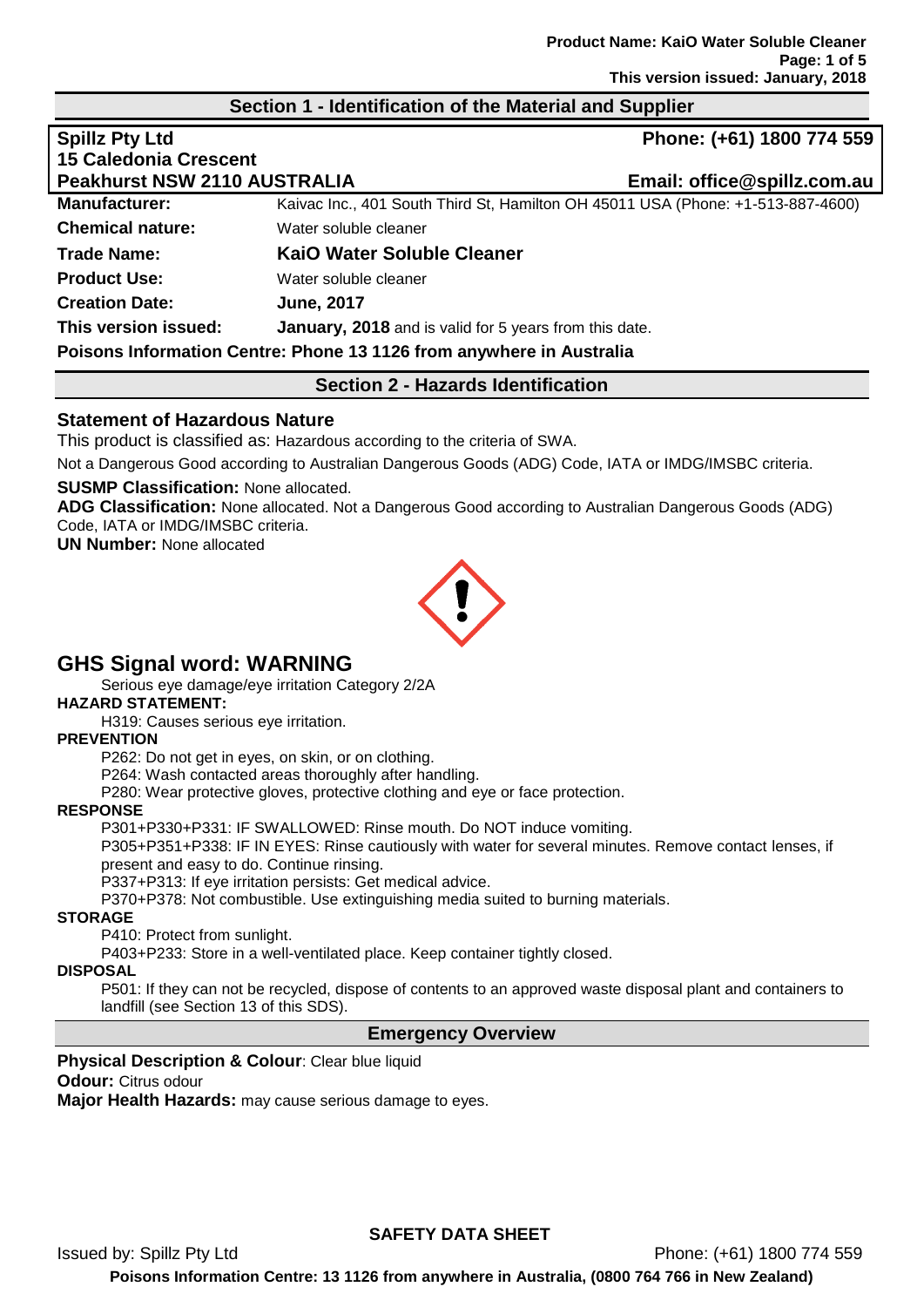| <b>Section 3 - Composition/Information on Ingredients</b> |               |             |                                |         |
|-----------------------------------------------------------|---------------|-------------|--------------------------------|---------|
| Ingredients                                               | <b>CAS No</b> | Conc. %     | TWA $(mg/m^3)$ STEL $(mg/m^3)$ |         |
| Alcohols, C9-11, ethoxylated                              | 68439-46-3    | $\langle$ 2 | not set                        | not set |
| Alcohols, C10-14, ethoxylated                             | 66455-15-0    | 1>          | not set                        | not set |
| Hydrogen peroxide                                         | 7722-84-1     | < 0.9       | 1.4                            | not set |
| Cold-pressed orange oil (contains d-limonene)             | 8028-48-6     | < 0.5       | not set                        | not set |
| Other non hazardous ingredients                           | secret        | to 100      | not set                        | not set |

This is a commercial product whose exact ratio of components may vary slightly. Minor quantities of other non hazardous ingredients are also possible.

The SWA TWA exposure value is the average airborne concentration of a particular substance when calculated over a normal 8 hour working day for a 5 day working week. The STEL (Short Term Exposure Limit) is an exposure value that may be equalled (but should not be exceeded) for no longer than 15 minutes and should not be repeated more than 4 times per day. There should be at least 60 minutes between successive exposures at the STEL. The term "peak "is used when the TWA limit, because of the rapid action of the substance, should never be exceeded, even briefly.

#### **Section 4 - First Aid Measures**

#### **General Information:**

You should call The Poisons Information Centre if you feel that you may have been poisoned, burned or irritated by this product. The number is 13 1126 from anywhere in Australia (0800 764 766 in New Zealand) and is available at all times. Have this SDS with you when you call.

**Inhalation:** No first aid measures normally required. However, if inhalation has occurred, and irritation has developed, remove to fresh air and observe until recovered. If irritation becomes painful or persists more than about 30 minutes, seek medical advice.

**Skin Contact:** Wash gently and thoroughly with water (use non-abrasive soap if necessary) for 5 minutes or until chemical is removed.

**Eye Contact:** Immediately flush the contaminated eye(s) with lukewarm, gently flowing water for 15 minutes or until the product is removed, while holding the eyelid(s) open. Take care not to rinse contaminated water into the unaffected eye or onto the face. Obtain medical attention immediately. Take special care if exposed person is wearing contact lenses.

**Ingestion:** If product is swallowed or gets in mouth, do NOT induce vomiting; wash mouth with water and give some water to drink. If symptoms develop, or if in doubt contact a Poisons Information Centre or a doctor.

#### **Section 5 - Fire Fighting Measures**

**Fire and Explosion Hazards**: The major hazard in fires is usually inhalation of heated and toxic or oxygen deficient (or both), fire gases. There is no risk of an explosion from this product under normal circumstances if it is involved in a fire.

Fire decomposition products from this product may be toxic if inhaled. Take appropriate protective measures. **Extinguishing Media:** Not combustible. Use extinguishing media suited to burning materials.

**Fire Fighting:** When fighting fires involving significant quantities of this product, wear a fully encapsulated splash suit complete with self contained breathing apparatus.

| Flash point:                     | Not flammable. |
|----------------------------------|----------------|
| <b>Upper Flammability Limit:</b> | No data.       |
| <b>Lower Flammability Limit:</b> | No data.       |
| <b>Autoignition temperature:</b> | No data.       |
| <b>Flammability Class:</b>       | No data.       |
|                                  |                |

#### **Section 6 - Accidental Release Measures**

**Accidental release:** In the event of a major spill, prevent spillage from entering drains or water courses. Wear full protective chemically resistant clothing including eye/face protection, gauntlets and self contained breathing apparatus. See below under Personal Protection regarding Australian Standards relating to personal protective equipment. Suitable materials for protective clothing include rubber, Nitrile, butyl rubber, neoprene and polyethylene. Eye/face protective equipment should comprise, as a minimum, protective glasses and, preferably, goggles. If there is a significant chance that vapours or mists are likely to build up in the cleanup area, we recommend that you use a respirator. Usually, no respirator is necessary when using this product. However, if you have any doubts consult the Australian Standard mentioned below (section 8). Otherwise, not normally necessary.

#### **SAFETY DATA SHEET**

Issued by: Spillz Pty Ltd Phone: (+61) 1800 774 559 **Poisons Information Centre: 13 1126 from anywhere in Australia, (0800 764 766 in New Zealand)**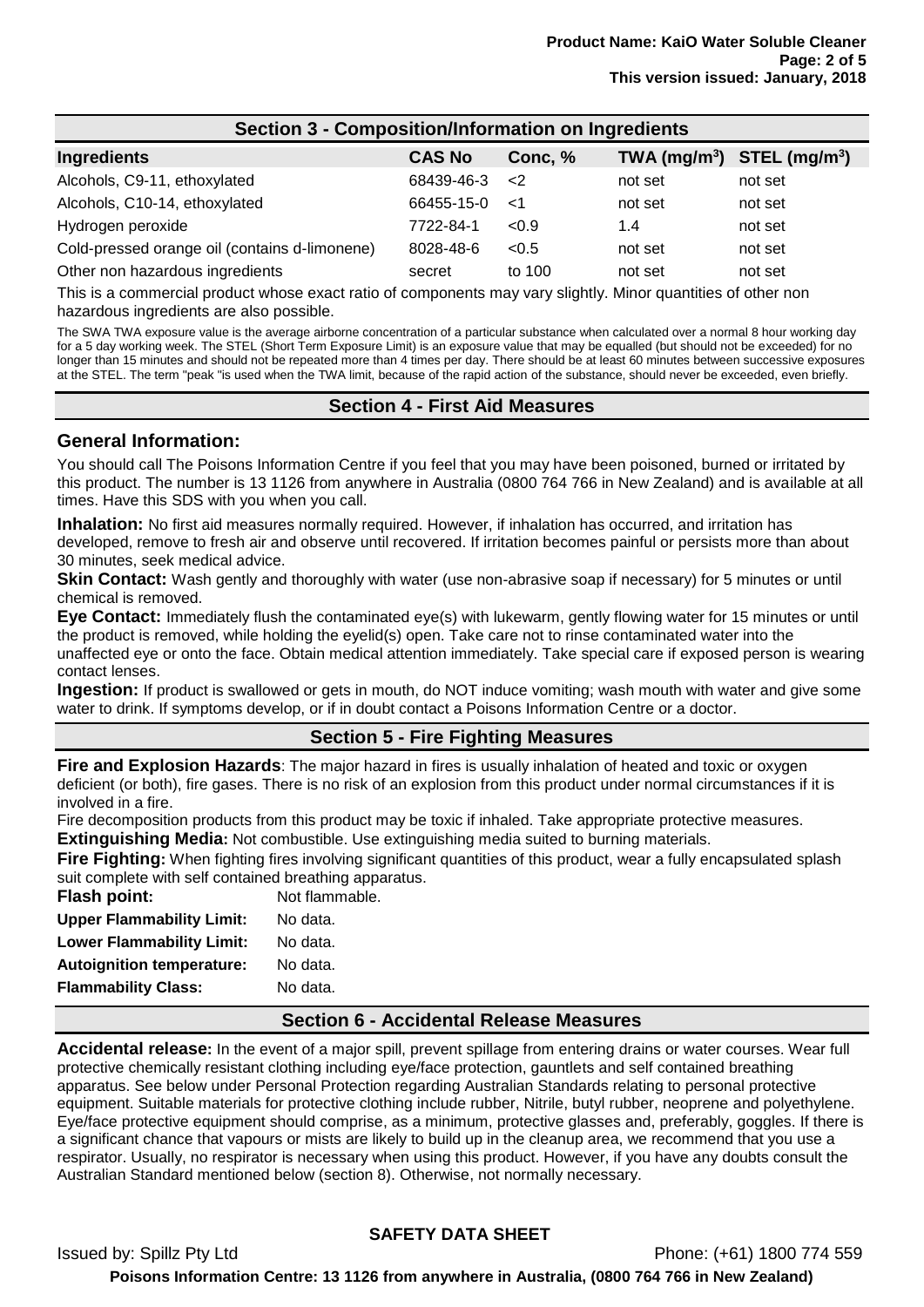#### **Product Name: KaiO Water Soluble Cleaner Page: 3 of 5 This version issued: January, 2018**

Stop leak if safe to do so, and contain spill. Absorb onto sand, vermiculite or other suitable absorbent material. If spill is too large or if absorbent material is not available, try to create a dike to stop material spreading or going into drains or waterways. Sweep up and shovel or collect recoverable product into labelled containers for recycling or salvage, and dispose of promptly. Recycle containers wherever possible after careful cleaning. After spills, wash area preventing runoff from entering drains. If a significant quantity of material enters drains, advise emergency services. This material may be suitable for approved landfill. Ensure legality of disposal by consulting regulations prior to disposal. Thoroughly launder protective clothing before storage or re-use. Advise laundry of nature of contamination when sending contaminated clothing to laundry.

# **Section 7 - Handling and Storage**

**Handling:** Keep exposure to this product to a minimum, and minimise the quantities kept in work areas. Check Section 8 of this SDS for details of personal protective measures, and make sure that those measures are followed. The measures detailed below under "Storage" should be followed during handling in order to minimise risks to persons using the product in the workplace. Also, avoid contact or contamination of product with incompatible materials listed in Section 10.

**Storage:** Store packages of this product in a cool place. Make sure that containers of this product are kept tightly closed. Keep containers of this product in a well ventilated area. Protect this product from light. Make sure that the product does not come into contact with substances listed under "Incompatibilities" in Section 10. Some liquid preparations settle or separate on standing and may require stirring before use. Check packaging - there may be further storage instructions on the label.

# **Section 8 - Exposure Controls and Personal Protection**

The following Australian Standards will provide general advice regarding safety clothing and equipment:

Respiratory equipment: **AS/NZS 1715**, Protective Gloves: **AS 2161**, Occupational Protective Clothing: AS/NZS 4501 set 2008, Industrial Eye Protection: **AS1336** and **AS/NZS 1337**, Occupational Protective Footwear: **AS/NZS2210**.

| <b>SWA Exposure Limits</b> | TWA (mg/m <sup>3</sup> ) | STEL (mg/m <sup>3</sup> ) |
|----------------------------|--------------------------|---------------------------|
| Hydrogen peroxide          | 14                       | not set                   |

No special equipment is usually needed when occasionally handling small quantities. The following instructions are for bulk handling or where regular exposure in an occupational setting occurs without proper containment systems. **Ventilation:** This product should only be used where there is ventilation that is adequate to keep exposure below the TWA levels. If necessary, use a fan.

**Eye Protection:** Protective glasses or goggles must be worn when this product is being used. Failure to protect your eyes may lead to severe harm to them or to general health. Emergency eye wash facilities must also be available in an area close to where this product is being used.

**Skin Protection:** You should avoid contact even with mild skin irritants. Therefore you should wear suitable impervious elbow-length gloves and facial protection when handling this product. See below for suitable material types.

**Protective Material Types:** We suggest that protective clothing be made from the following materials: rubber, nitrile, butyl rubber, neoprene, polyethylene.

**Respirator:** Usually, no respirator is necessary when using this product. However, if you have any doubts consult the Australian Standard mentioned above. Otherwise, not normally necessary.

Eyebaths or eyewash stations and safety deluge showers should, if practical, be provided near to where this product is being handled commercially.

**Section 9 - Physical and Chemical Properties:**

| <b>Physical Description &amp; colour:</b> | Clear blue liquid                                |
|-------------------------------------------|--------------------------------------------------|
| Odour:                                    | Citrus odour                                     |
| <b>Boiling Point:</b>                     | 100°C at 100kPa                                  |
| <b>Freezing/Melting Point:</b>            | No specific data. Liquid at normal temperatures. |
| <b>Volatiles:</b>                         | No data.                                         |
| <b>Vapour Pressure:</b>                   | No data.                                         |
| <b>Vapour Density:</b>                    | No data.                                         |
| <b>Specific Gravity:</b>                  | 1.00                                             |
| <b>Water Solubility:</b>                  | Soluble.                                         |
| pH:                                       | 6-8                                              |
| <b>Volatility:</b>                        | No data.                                         |
| <b>Odour Threshold:</b>                   | No data.                                         |
| <b>Evaporation Rate:</b>                  | No data.                                         |
| <b>Coeff Oil/water Distribution:</b>      | No data                                          |

#### **SAFETY DATA SHEET**

Issued by: Spillz Pty Ltd Phone: (+61) 1800 774 559

**Poisons Information Centre: 13 1126 from anywhere in Australia, (0800 764 766 in New Zealand)**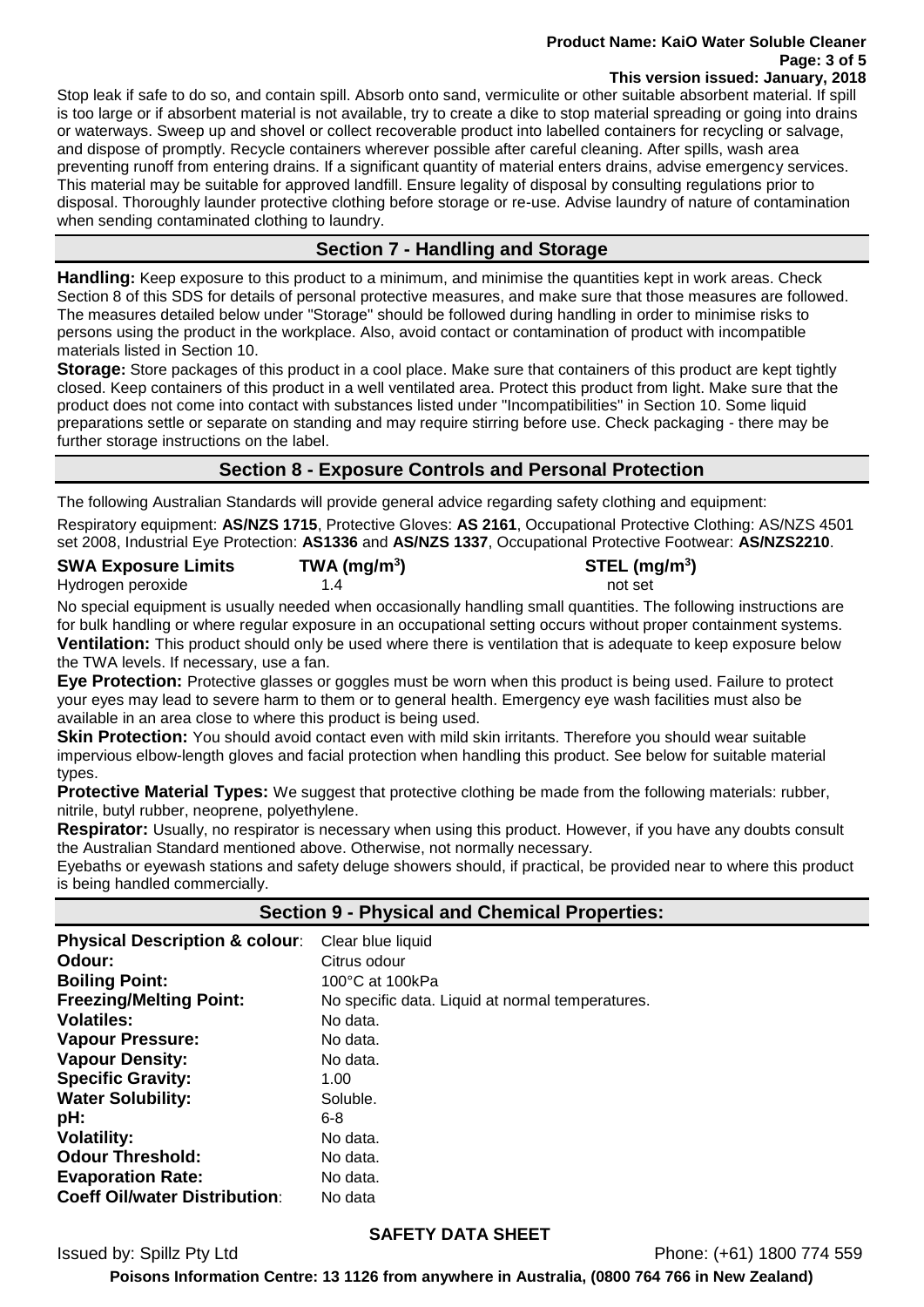**Autoignition temp:** No data.

# **Section 10 - Stability and Reactivity**

**Reactivity:** This product is unlikely to react or decompose under normal storage conditions. However, if you have any doubts, contact the supplier for advice on shelf life properties.

**Conditions to Avoid:** This product should be kept in a cool place, preferably below 30°C. Keep containers tightly closed. Keep containers and surrounding areas well ventilated. Protect this product from light. **Incompatibilities:** bases.

**Fire Decomposition:** Combustion forms carbon dioxide, and if incomplete, carbon monoxide and possibly smoke. Water is also formed. Carbon monoxide poisoning produces headache, weakness, nausea, dizziness, confusion, dimness of vision, disturbance of judgment, and unconsciousness followed by coma and death.

**Polymerisation:** Polymerisation reactions are unlikely; they are not expected to occur.

# **Section 11 - Toxicological Information**

# **Local Effects:**

**Target Organs:** There is no data to hand indicating any particular target organs.

# **Classification of Hazardous Ingredients**

- Oxidising liquid category 1
- Acute toxicity category 4
- Skin corrosion category 1A

# Ingredient **Risk Phrases**

Hydrogen Peroxide **No risk phrases at concentrations found in this product** 

# **Potential Health Effects**

# **Inhalation:**

**Short Term Exposure:** Available data indicates that this product is not harmful. However product may be mildly irritating, although unlikely to cause anything more than mild transient discomfort.

**Long Term Exposure:** No data for health effects associated with long term inhalation.

# **Skin Contact:**

**Short Term Exposure:** Available data indicates that this product is not harmful. It should present no hazards in normal use. However product may be irritating, but is unlikely to cause anything more than mild transient discomfort. D-limonene, a skin sensitiser, is present in one of the ingredients used in this product. At the concentrations found in this product, sensitisation is not expected. However, those with sensitisations from previous exposure to d-limonene may experience allergic reactions to this product.

**Long Term Exposure:** No data for health effects associated with long term skin exposure.

# **Eye Contact:**

**Short Term Exposure:** This product is a severe eye irritant. Symptoms may include stinging and reddening of eyes and watering which may become copious. Other symptoms such as swelling of eyelids and blurred vision may also become evident. If exposure is brief, symptoms should disappear once exposure has ceased. However, lengthy exposure or delayed treatment is likely to cause permanent damage.

**Long Term Exposure:** No data for health effects associated with long term eye exposure.

# **Ingestion:**

**Short Term Exposure:** Significant oral exposure is considered to be unlikely. However, this product may be irritating to mucous membranes but is unlikely to cause anything more than transient discomfort. **Long Term Exposure:** No data for health effects associated with long term ingestion.

# **Carcinogen Status:**

**SWA:** No significant ingredient is classified as carcinogenic by SWA.

**NTP:** No significant ingredient is classified as carcinogenic by NTP.

**IARC:** Hydrogen Peroxide is Class 3 - unclassifiable as to carcinogenicity to humans.

See the IARC website for further details. A web address has not been provided as addresses frequently change.

# **Section 12 - Ecological Information**

Insufficient data to be sure of status.

# **SAFETY DATA SHEET**

Issued by: Spillz Pty Ltd Phone: (+61) 1800 774 559

**Poisons Information Centre: 13 1126 from anywhere in Australia, (0800 764 766 in New Zealand)**